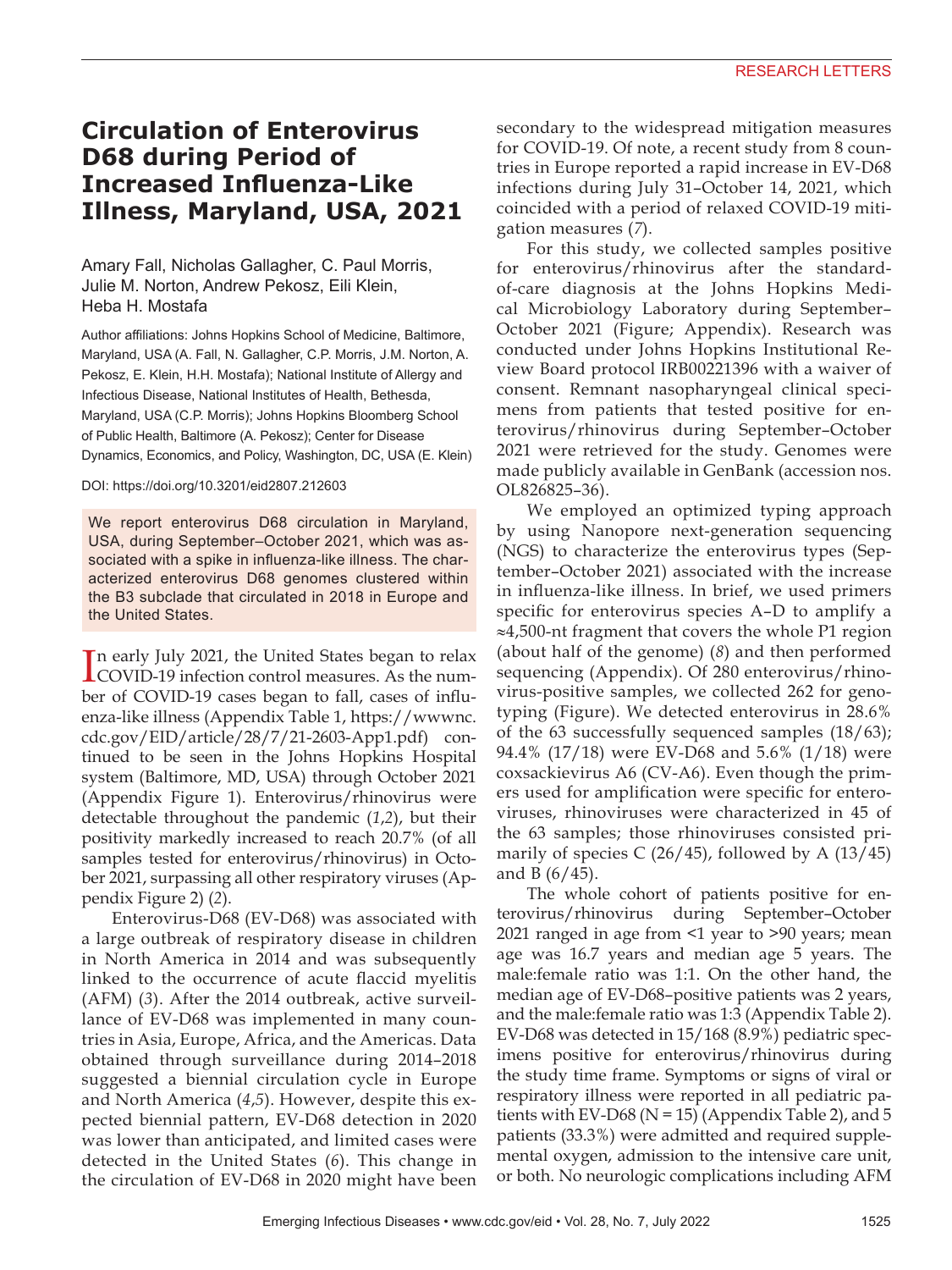

**Figure.** Flowchart of patients and specimens in study of circulation of EV-D68 during period of increased influenza-like illness, Maryland, USA, 2021. CV-A6, coxsackievirus A6; EV-D68, enterovirus D68.

were observed (Appendix Table 2). Of note, no AFM cases were diagnosed at Johns Hopkins Hospital during the study time frame. Most cases of enterovirus were detected in residents of the city of Baltimore (11/17). A total of 12 EV-D68 sequences, subclade B3, had a complete 5′ half of the genome (3000–4200 bp). EV-D68 genomes clustered with strains detected in 2019 from several countries in Europe (Appendix Figure 3).

We report a predominance of EV-D68 among the circulating enteroviruses during the same period in which enterovirus/rhinovirus positivity increased in this hospital system (*2*). The predominance of EV-D68 in our study (27% of total enterovirus/rhinovirustyped genomes) was higher than the 0.4% and 3.6% observed in 2019 and 2020 in the United States (*6*) and comparable to the 24.3% reported before the CO-VID-19 pandemic in 2018 (*6*).

The EV-D68 strains detected belong to the B3 subclade, which had not been reported from the United States since 2018 (*6*) but was detected in Europe in 2019 (*9*). The strains we detected form a distinct cluster within the B3 subclade that circulated in 2018 in Europe and the United States but seem very close to those characterized in Europe in 2019. Nevertheless, it was reported that strains circulating in Europe in 2019 are common ancestors of strains detected in the United States in 2018

(*9*). That report might explain why the strains we identified are more closely related to subclade B3 from the United States than to those from Europe in 2018.

This publication was made possible by support from the Sherrilyn and Ken Fisher Center for Environmental Infectious Diseases, Division of Infectious Diseases, Johns Hopkins University School of Medicine. Its contents are solely the responsibility of the authors and do not necessarily represent the official view of the Fisher Center or Johns Hopkins University School of Medicine.

H.H.M. is supported by the HIV Prevention Trials Network sponsored by the National Institute of Allergy and Infectious Diseases. Funding was provided by the Johns Hopkins Center of Excellence in Influenza Research and Surveillance (HHSN272201400007C), National Institute on Drug Abuse, National Institute of Mental Health, and Office of AIDS Research, of the NIH, DHHS (UM1 AI068613), the NIH RADx-Tech program (3U54HL143541-02S2), National Institute of Health RADx-UP initiative (grant R01 DA045556-04S1), Centers for Disease Control (contract 75D30121C11061), the Johns Hopkins University President's Fund Research Response, the Johns Hopkins Department of Pathology, and the Maryland Department of Health. E.K. was supported by Centers for Disease Control and Prevention MInD-Healthcare Program (Grant no. U01CK000589).